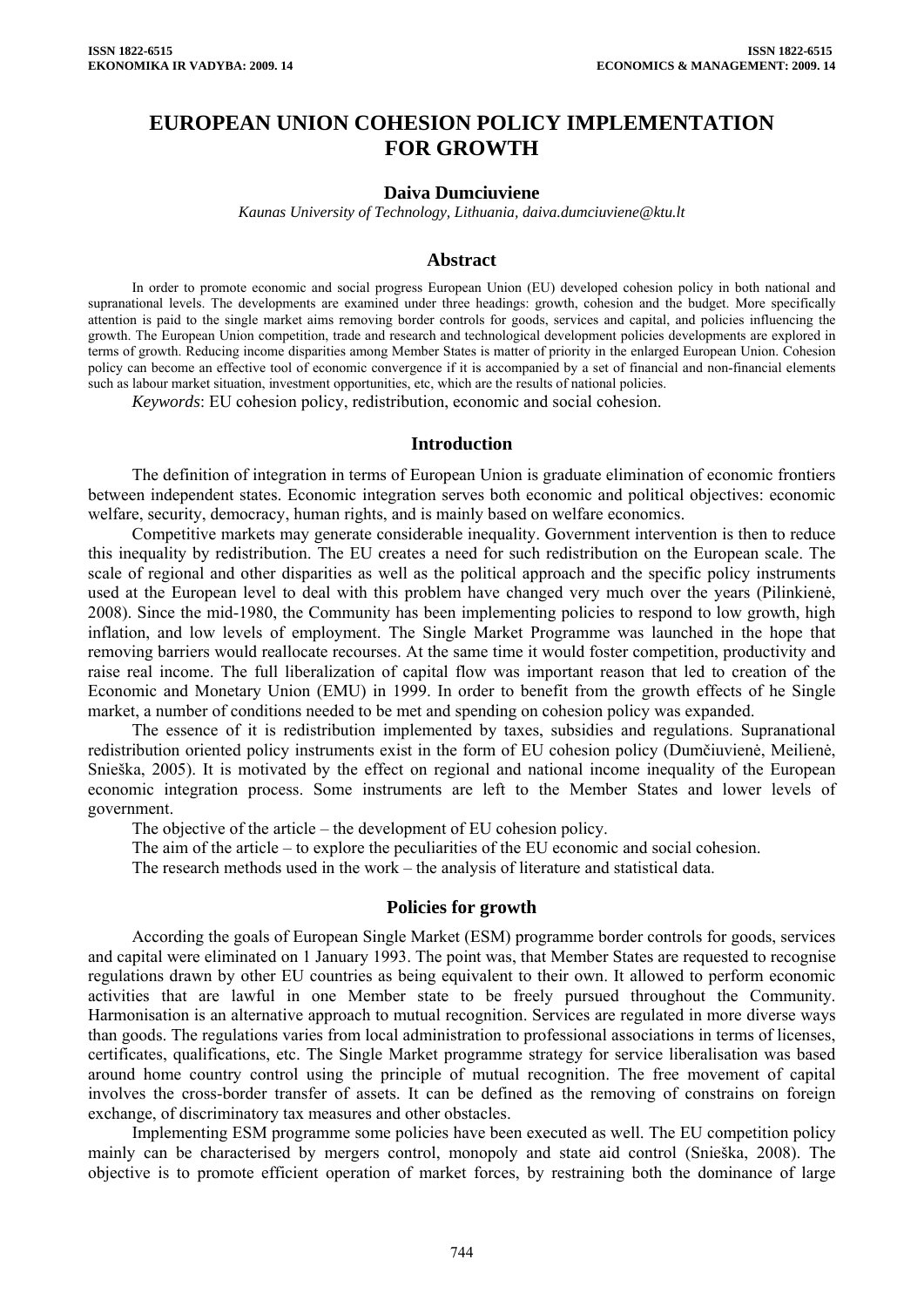corporations and interventions by governments. The principal theoretical reason to pursue competition policy is need to avoid the misallocation resulting from:

- **inefficiency** in resource allocation: a firm charging a price above the marginal cost of production keeps production and consumption below the optimum level ;
- reduced technical efficiency:
- dynamic inefficiency, not having constant innovation in productions and products.

This is way the removal of barriers to competition has similar effects to the removal of barriers to trade (McDonald, Dearden, 2005).

EU trade policy has pursued some approaches. The advantages from free trade have incited the founders of the EU to adopt the principle of the free internal movement of goods. Multilateral trade policy is conducted through the World Trade Organization, regional trade policy with countries wishes to benefit from Single Market while remaining outside the EU. European agreements have been concluded with the accession countries, and the EU has been consistently expanding free trade agreements with third countries.

The EU promotes research and technological development (RTD) policy as well. It is organized in multi-annual research framework programmes. Technological development and the effective dissemination of RTD results in to productive sector allow to reduce countries dependency on low labour costs, and on activities with a low technological context (Molle, 2006). RTD policy and infrastructure development can help the separate sectors to gain competitiveness.

## **Policies implementation**

International goods trade is essential to the economies of EU member states. It is illustrated by the figures of Table 1, which representing the relative importance of goods trade in gross domestic product. It is clear, that the GDP trade ratio indicates the degree to which a country participates in international goods trade. The degree is dependent on size economy and structure of economy (Molle, 2006).

|                   | 1990 |     | 2000 |     | 2004 |                |
|-------------------|------|-----|------|-----|------|----------------|
|                   | imp  | exp | imp  | exp | imp  | exp            |
| EU (25 countries) |      |     | 45   | 39  | 41   | 37             |
| Belgium/Lux       | 58   | 57  | 76   | 79  | 75   | 81             |
| Czech Republic    |      |     | 57   | 52  | 57   | 54             |
| Denmark           | 24   | 26  | 29   | 32  | 27   | 32             |
| Germany           | 23   | 26  | 27   | 30  | 25   | 31             |
| Estonia           |      |     | 78   | 58  | 71   | 50             |
| Ireland           | 46   | 52  | 54   | 81  | 35   | 61             |
| Greece            | 24   | 10  | 29   | 10  | 25   | 8              |
| Spain             | 18   | 11  | 28   | 21  | 25   | 18             |
| France            | 19   | 18  | 26   | 25  | 22   | 22             |
| Italy             | 16   | 15  | 22   | 22  | 20   | 20             |
| Cyprus            |      |     | 35   | 5   | 32   | $\overline{4}$ |
| Latvia            |      |     | 41   | 24  | 47   | 26             |
| Lithuania         |      |     | 46   | 31  | 52   | 38             |
| Hungary           |      |     | 69   | 60  | 58   | 52             |
| Malta             |      |     | 89   | 64  | 66   | 46             |
| Netherlands       | 44   | 46  | 59   | 63  | 51   | 57             |
| Austria           | 31   | 26  | 37   | 35  | 39   | 38             |
| Poland            |      |     | 29   | 19  | 33   | 26             |
| Portugal          | 37   | 24  | 38   | 23  | 31   | 21             |
| Slovenia          |      |     | 53   | 46  | 50   | 46             |
| Slovakia          |      |     | 63   | 58  | 69   | 67             |
| Finland           | 34   | 20  | 29   | 38  | 26   | 33             |
| Sweden            | 24   | 25  | 30   | 36  | 28   | 34             |
| United Kingdom    | 23   | 19  | 24   | 20  | 22   | 17             |
|                   |      |     |      |     |      |                |

**Table 1.** Percentage share of goods imports and exports in total GDP of member states 1990 – 2004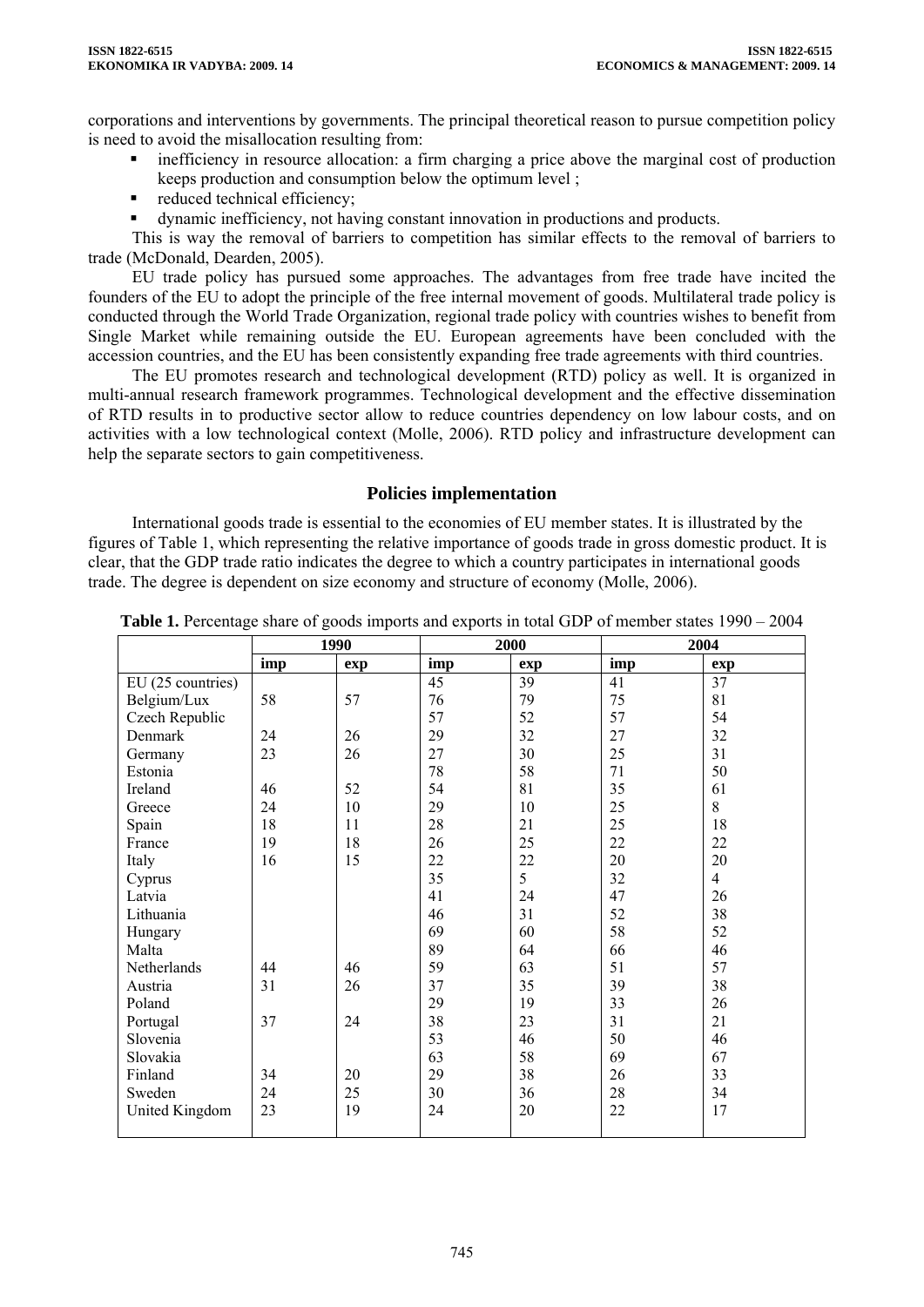Now, as new growth theories suggest most innovations result from entrepreneurial activities or investments in RTD. In particular research investment is encouraged by:

- a good system to protect intellectual property rights on innovations;
- a high productivity of RTD investments, which requires a good education and research subsidy system;
- low interest rates as RTD investments are forward-looking;
- product market competition, low entry costs;
- good access to risk capital by new start-up firms:
- more flexible market institutions.

The context of cohesion requires investment in RTD structures and training sciences and technicians as well. In other words, it requires complementary investments – in building up the science base and infrastructure, in training people and developing an industrial RTD capability. Deficiencies in level of European RTD have led to the European Council to set a target for RTD expenditure of 3 per cent of Gross Domestic Product (GDP).

In 2007, the highest R&D intensities among the Member States were registered in Sweden (3.64% of GDP) and Finland (3.47%), followed by Austria (2.56%), Denmark (2.55%), Germany (2.53%) and France (2.08%). The lowest intensities were found in Cyprus (0.45%), Slovakia (0.46%), Bulgaria (0.48%) and Romania (0.53%) (Table 2.) [\(http://epp.eurostat.ec.europa.eu/\)](http://epp.eurostat.ec.europa.eu/).

Important requirement for innovation-driven economy is higher education (Table 2.)

| <b>Table 2.</b> Research and development expenditure; Human resources in science and technology as a share of |
|---------------------------------------------------------------------------------------------------------------|
| labour force (2007)                                                                                           |

|             | Annual expenditure on public and<br>private educational institutions per<br>pupil/student Tertiary level of | <b>Research and</b><br>development<br>expenditure - % of | Human resources in science<br>and technology as a share of<br>labour force - Total - (%) |
|-------------|-------------------------------------------------------------------------------------------------------------|----------------------------------------------------------|------------------------------------------------------------------------------------------|
|             | education (ISCED 5-6)                                                                                       | GDP (2007)                                               | (2007)                                                                                   |
| (27)<br>EU  | 8289.1                                                                                                      | 1.83                                                     | 39.25                                                                                    |
| countries)  | 10117.4                                                                                                     | 1.87                                                     | 46.69                                                                                    |
| Belgium     | 3642.2                                                                                                      | 0.48                                                     | 30.83                                                                                    |
| Bulgaria    | 5624.3                                                                                                      | 1.54                                                     | 35.96                                                                                    |
| Czech       | 12654.4                                                                                                     | 2.55                                                     | 48.90                                                                                    |
| Republic    | 10425.5                                                                                                     | 2.53                                                     | 43.74                                                                                    |
| Denmark     | 3337.5                                                                                                      | 1.14                                                     | 46.83                                                                                    |
| Germany     | 8855.5                                                                                                      | 1.31                                                     | 41.24                                                                                    |
| Estonia     | 5185.9                                                                                                      | 0.57                                                     | 31.20                                                                                    |
| Ireland     | 8534.8                                                                                                      | 1.27                                                     | 39.72                                                                                    |
| Greece      | 9301.5                                                                                                      | 2.08                                                     | 41.88                                                                                    |
| Spain       | 6785.6                                                                                                      | 1.14                                                     | 35.56                                                                                    |
| France      | 8816.8                                                                                                      | 0.45                                                     | 42.47                                                                                    |
| Italy       | 3764.9                                                                                                      | 0.63                                                     | 37.23                                                                                    |
| Cyprus      | 3801.4                                                                                                      | 0.82                                                     | 40.58                                                                                    |
| Latvia      |                                                                                                             | 1.63                                                     | 43.35                                                                                    |
| Lithuania   | 5353.1                                                                                                      | 0.97                                                     | 31.72                                                                                    |
| Luxemburg   | 9079.1                                                                                                      | 0.6                                                      | 31.06                                                                                    |
| Hungary     | 11744.2                                                                                                     | 1.7                                                      | 49.85                                                                                    |
| Malta       | 12813.4                                                                                                     | 2.56                                                     | 37.62                                                                                    |
| Netherlands | 4715.6                                                                                                      | 0.56                                                     | 32.53                                                                                    |
| Austria     | 6244.4                                                                                                      | 1.18                                                     | 22.10                                                                                    |
| Poland      | 2402.7                                                                                                      | 0.53                                                     | 22.97                                                                                    |
| Portugal    | 7080.5                                                                                                      | 1.53                                                     | 38.89                                                                                    |
| Romania     | 4892.5                                                                                                      | 0.46                                                     | 31.80                                                                                    |
| Slovenia    | 10390.2                                                                                                     | 3.47                                                     | 49.68                                                                                    |
| Slovakia    | 13489.7                                                                                                     | 3.64                                                     | 48.87                                                                                    |
| Finland     | 12105.6                                                                                                     | 1.76                                                     | 43.15                                                                                    |
| Sweden      |                                                                                                             |                                                          |                                                                                          |
| United      |                                                                                                             |                                                          |                                                                                          |
| Kingdom     |                                                                                                             |                                                          |                                                                                          |

: - *not available*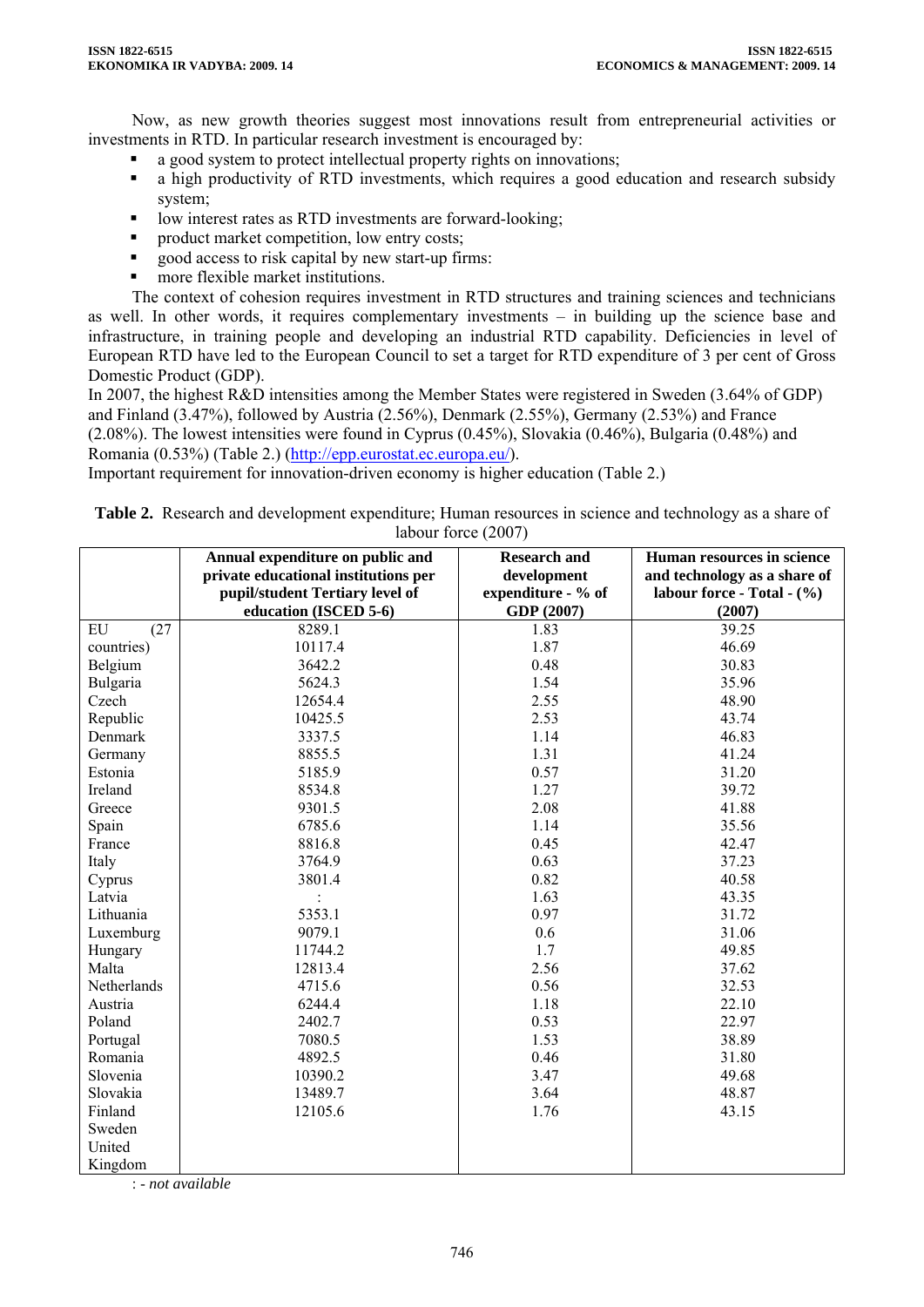At regular intervals there is set the multi-annual framework for Community finances which reflects a shift in priorities over the years (Hall, Smith, Tsoukalis, 2001). The priorities adopted in Maastricht Treaty were accounted in the financial package 1993-1999. The Cohesion fund was created and structural policies represented 35 per cent of the total budget (Pelkmans, 2001). The budgetary package 2000-2005 reflects coming enlargement (Table 3.)

|                                                | 2000 | 2005 |
|------------------------------------------------|------|------|
| Subsidies according Common Agricultural Policy | 46   | 42.6 |
| Structural funds                               | 36   | 36.4 |
| Internal policies                              |      | 7.8  |
| External actions                               |      | 4.5  |
| Administration                                 |      | 5.4  |
| Pre-accession aid                              |      | 2.9  |
| Reserves                                       |      | 0.4  |

| <b>Table 3.</b> EU budget structure 2000, 2005 (%) |  |  |  |
|----------------------------------------------------|--|--|--|
|                                                    |  |  |  |

The Commission's proposal starts from three long-term political priorities in 2004:

- sustainable development: growth, cohesion and employment (the Lisbon agenda and sustainable growth);
- the interest of the citizens: freedom, security and justice;

strengthening the Union's voice as a global partner.

 Furthermore, the Commission has proposed re-arranging the structure of the financial perspective 2007-2013 into five budgetary headings:

- Heading 1: sustainable growth including two sub-headings: 1a) competition for growth and employment; and 1b) cohesion for growth and employment;
- Heading 2: conservation and management of natural resources (including agriculture, fisheries and environment;
- Heading 3: citizenship, freedom, security and justice;
- Heading 4: the EU as a global partner;
- Heading 5: administration [\(http://ec.europa.eu/budget/prior\\_future/fin\\_framework\\_en.htm#amended\)](http://ec.europa.eu/budget/prior_future/fin_framework_en.htm#amended).

Figure1.shows the budget of EU for year 2007-2013 allocated according functions of government [\(http://ec.europa.eu/budget/prior\\_future/fin\\_framework\\_en.htm#amended](http://ec.europa.eu/budget/prior_future/fin_framework_en.htm#amended)).

The Community expenditures mainly focuse on economic activities, which consist of the Structural Funds, Cohesion fund and internal policies, and on social protection.



**Figure 1**.The budget of EU for year 2007-2013